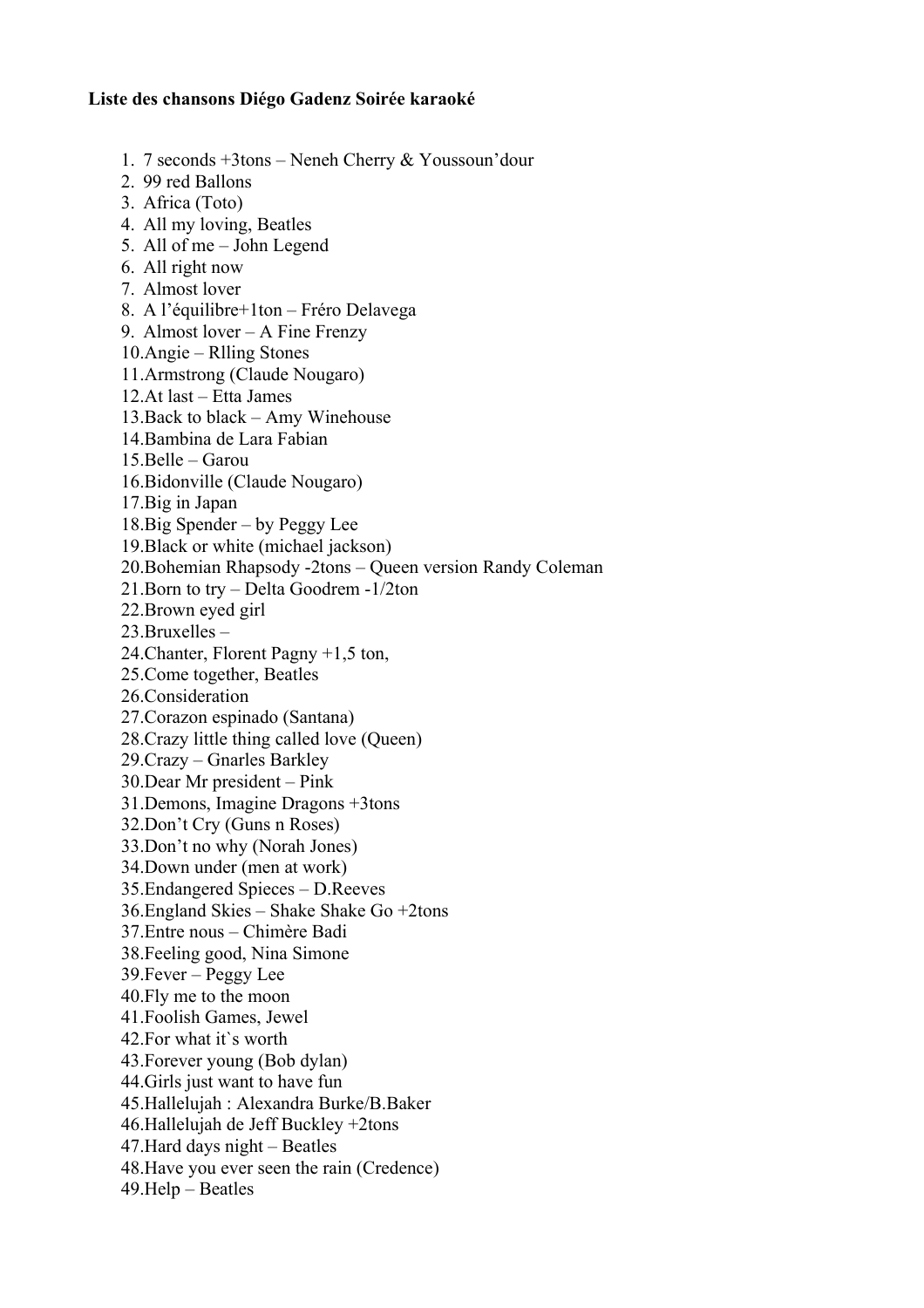50.Hey hey (Eric Clapton) 51.Highway to hell, ACDC 52.Hit the road Jack 53.House of gold – 21 pilots 54.Human nature (michael Jackson) 55.I can see clearly now 56.I don't believe you – Pink 57.I feel Good (James Brown) 58.I heard it through the grapevine 59.I will survive 60.Il est libre Max – Cristiani 61.Imagine (John Lennon) 62.In between days 63.J'envoie valser, Zazie 64.Jealous (Nick Jonas) 65.Jukebox Blues, Reese Witherspoon 66.Knocking on heaven`s door 67.Kвітка Цісик – Ой не світи місяченьку (Kvitka Сisyk ) 68.Ой, у вишневому саду 69.L'illusionniste – Lara Fabian 70.La vie en rose 71.L'autre bout du monde – Emilie Loizeau 72.L'Avenir – Louane 73.Lay me down, de Sam Smith +2t 74.Layla (Eric Clapton) 75.Let it be – Beatles 76.Life on mars-1/2ton – David Bowie 77.Liquor store blues – Bruno Marz 78.Listen to the music 79.Long train running 80.Love Phoolosophy (jamiroquai) 81.Mad about you, Hooverphonic 82.Memory – Barbara Streisand 83.Message in a bottle (Police) 84.Mil pasos – Soha 85.Mon coeur, mon Amour – Anais 86.More than Words (Extreme) 87.On écrit sur les murs – Kids United 88.Overkill (men at work) 89.Patience (Guns n roses) 90.Play that funky music 91.Please come home for Christmas 92.Proud Mary (Tina Turner) 93.Que nadie sepa me sufrir-2tons – Soledad Pastorutti 94.Quiet nights (Diana Krall) 95.Quizas, quizas, quizas Los Panchos 96.Radioactive – Madyline Bailey 97.Revolution (Tracy Chapman) 98.Road Trippin (Red Hot) 99.Rosanna 100.Roxanne – Police + 1 101.Sacrifice – Anouk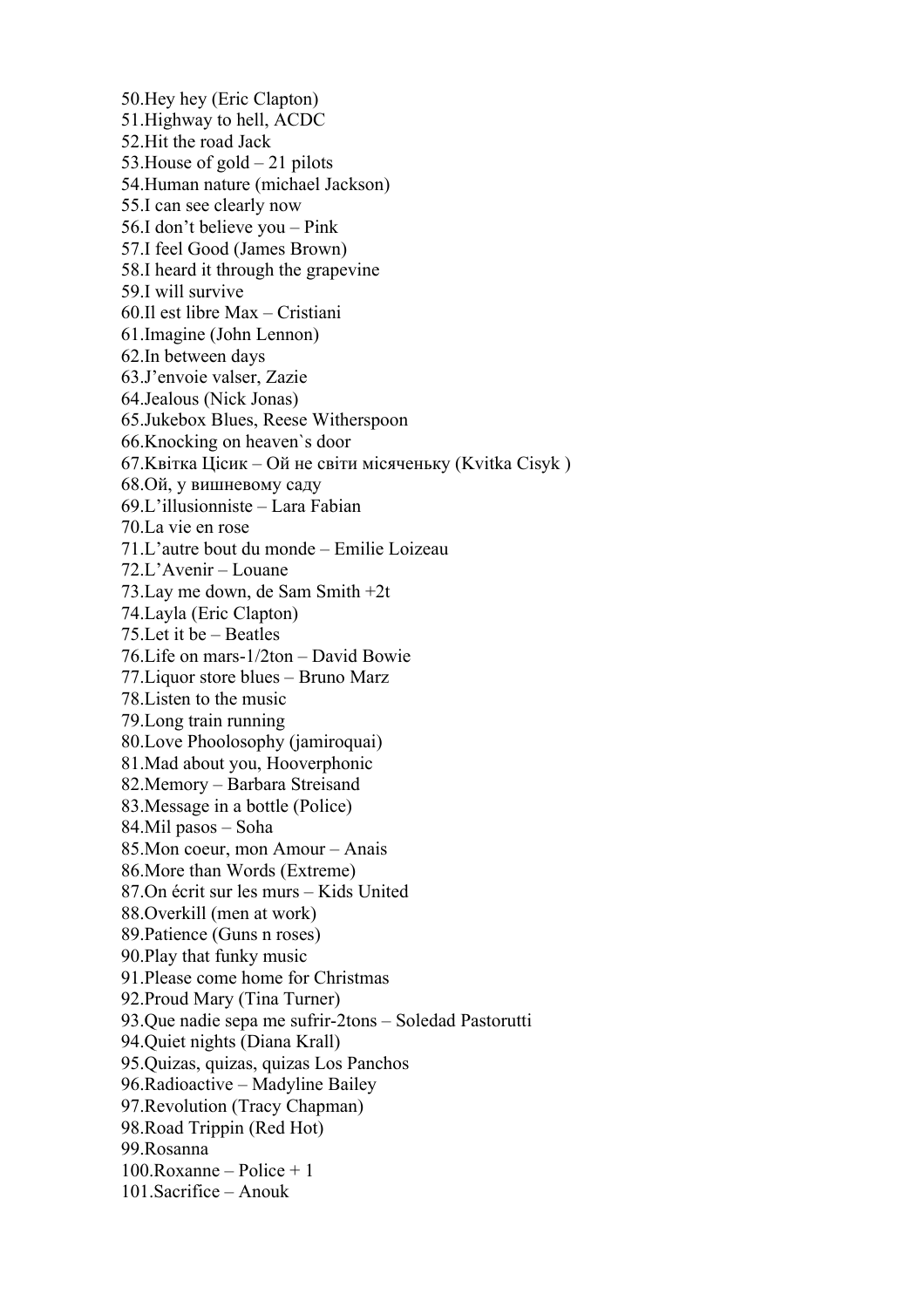102.Save me from myself – C.Aguilera 103.Say ain it so – Murray head 104.Scars to your beautiful (Alessia Cara) 105.Secret (Madonna) 106.Send my Love – Adele 107.Siffler sur la colline – Joe Dassin 108.Skyfall – Adele 109.Smooth Operator (Sade) 110.Somewhere only we know -3t Keane 111.Soulman +1.5ton 112.So lonely (Police) 113.Something to believe in – Bonjovi 114.Sound of silence Simon&Garfunkle 115.Stand by me – Ben E King 116.Stand by me  $+ 1$  ton – Ben E King 117.Stay – 30sec to Mars / Rihanna 118.Steamroller, James Taylor 119.Stitches, Shawn Mendes 120.Stormy Monday – Blues 121.Summertime – Ella Fitzgerald Bb 122.Sweet home Alabama 123.Take another little piece of my heart – Janis Joplin 124.Take me to church – Hozier +1/2t 125.Tears in Heaven (Eric clapton) 126.Tears on my pillow 127.TSGVD – chanson vietnamiènne 128.The girl from Ipanema (Tom Jobim) 129.The logical song (Supertramp) 130.The story, Brandy Carlile 131.The Wall (pink Floyd) 132.These boots are made for walking 133.This Love (Maroon 5) 134.Tide is High 135.Till the love runs out (kovacs cover) – One Republic 136.Time after time – C.Wilson 137.To be real (cheryl lynn)  $138.$ Toi + Moi – Gregoire 139.Too darn hot – Ella Fitzgerald 140.Un ange frappe à ma porte – St Pierre 141.Unchained Melody – Righteous Brothers 142.Upside down 143.Venus (shocking blue) 144.Vole – Céline Dion 145.Wave – Jobim 146.While my guitar gently weeps 147.Who will save your soul, Jewel 148.Why does it hurt so bad – W.Houston 149.Why don't you do right 150.Wicked games – Chris Isaak 151.Wish You were here (pink Floyd) 152.You can leave your hat on (Joe cocker) 153.You know I'm no good – Amy Winehouse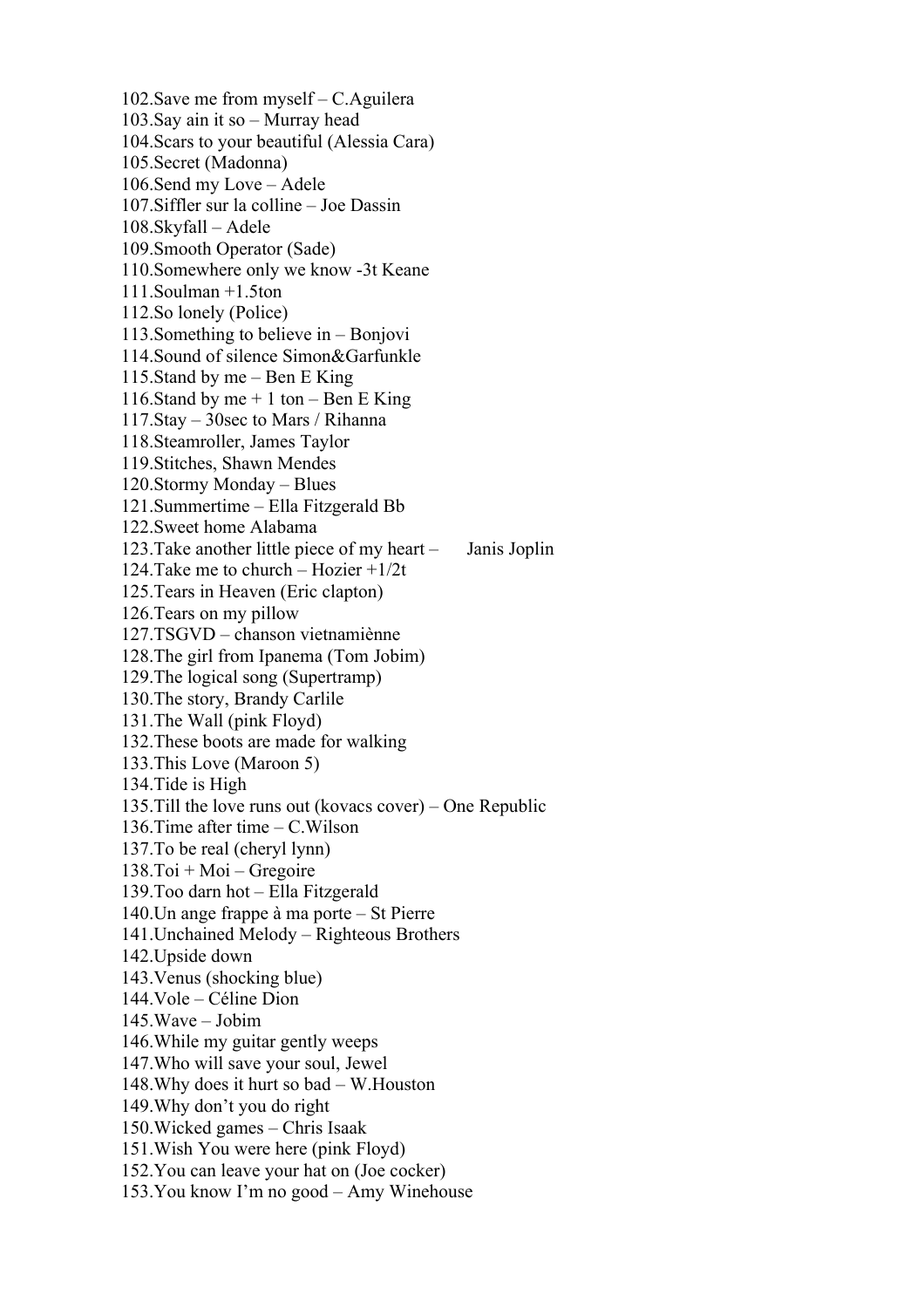## **Diego Gadenz : Répertoire Brésilien, Sud Américain**

- 1. A felicidade
- 2. Água de beber
- 3. Água mãe água
- 4. Aquarela do Brasil
- 5. As rosas não falam
- 6. Asa branca
- 7. Azul
- 8. Bala com bala
- 9. Beiral
- 10.Berimbau
- 11.Brincar de viver
- 12.Canto de Ossanha
- 13.Capim
- 14.Carinhoso
- 15.Chega de saudade
- 16.Chiclete com banana
- 17.Chovendo na roseira
- 18.Corcovado
- 19.De frente pro crime
- 20.Deixa o sol sair
- 21.Delírio dos mortais
- 22.Desafinado
- 23.Dindi
- 24.Doralice
- 25.Ela é Carioca
- 26.Encontros e despedidas
- 27.Esperando na janela
- 28.Eu sei que vou te amar
- 29.Falando de amor
- 30.Faltando um pedaço
- 31.Fato consumado
- 32.Flor de lis
- 33.Garota de Ipanema
- 34.Influência do jazz
- 35.Isso aqui o que é
- 36.Jade
- 37.Lambada de serpente
- 38.Linha de passe
- 39.Manhã de carnaval
- 40.Meu
- 41.Minha história
- 42.Mundo vasto
- 43.O barquinho
- 44.O bêbado e a equilibrista
- 45.O meu amor
- 46.O meu guri
- 47.O velho Francisco
- 48.Oceano
- 49.Outono